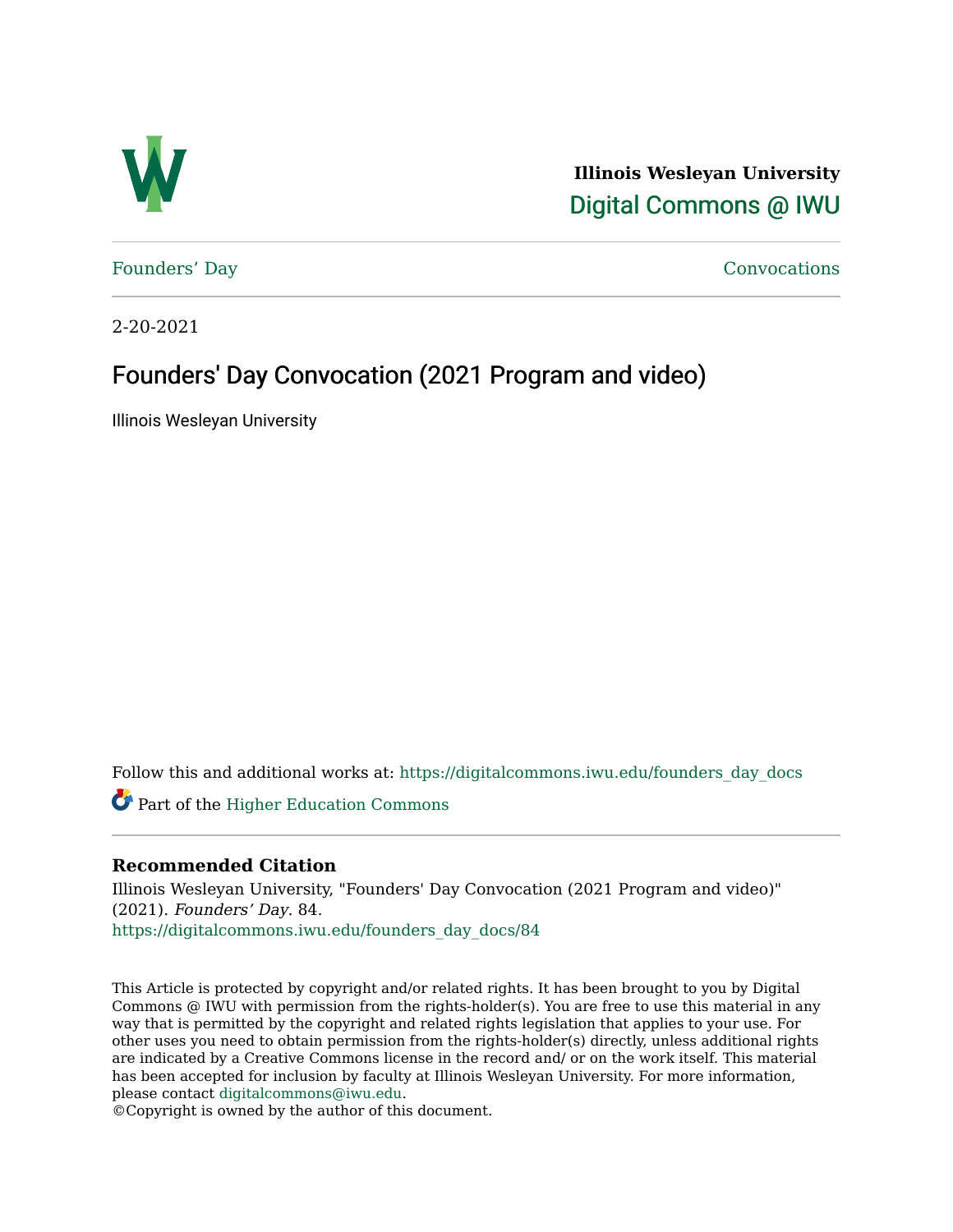### **Founders' Gate Inscription**



*From a 1931 booklet of pen sketches of Illinois Wesleyan University*

*We stand in a position of incalculable responsibility to the great wave of population overspreading the valley of the Mississippi. Destiny seems to point out this valley as the depository of the great heart of the nation. From this center, mighty pulsations, for good or evil, must in the future flow, which shall not only affect the fortune of the republic, but reach in their influence other and distant nations of the earth.*

### **The Founders of Illinois Wesleyan University**

| Peter Cartwright    | W. H. Allin         | Thomas P. Rogers |
|---------------------|---------------------|------------------|
| C. W. Lewis         | W. C. Hobbs         | John W. Ewing    |
| J. C. Finley        | John E. McClun      | Lewis Bunn       |
| John S. Barger      | John Magoun         | E. Thomas        |
| James Leaton        | Thomas Magee        | Isaac Funk       |
| John Van Cleve      | William Wallace     | James Allin      |
| James F. Jaquess    | Charles P. Merriman | D. Trimmer       |
| William J. Rutledge | James Miller        | Kersey H. Fell   |
| C. M. Holliday      | William H. Holmes   | Silas Watters    |
| W. D. R. Trotter    | Linus Graves        | Reuben Andrus    |

Illinois Wesleyan University

# FOUNDERS' DAY CONVOCATION



January 20, 2021